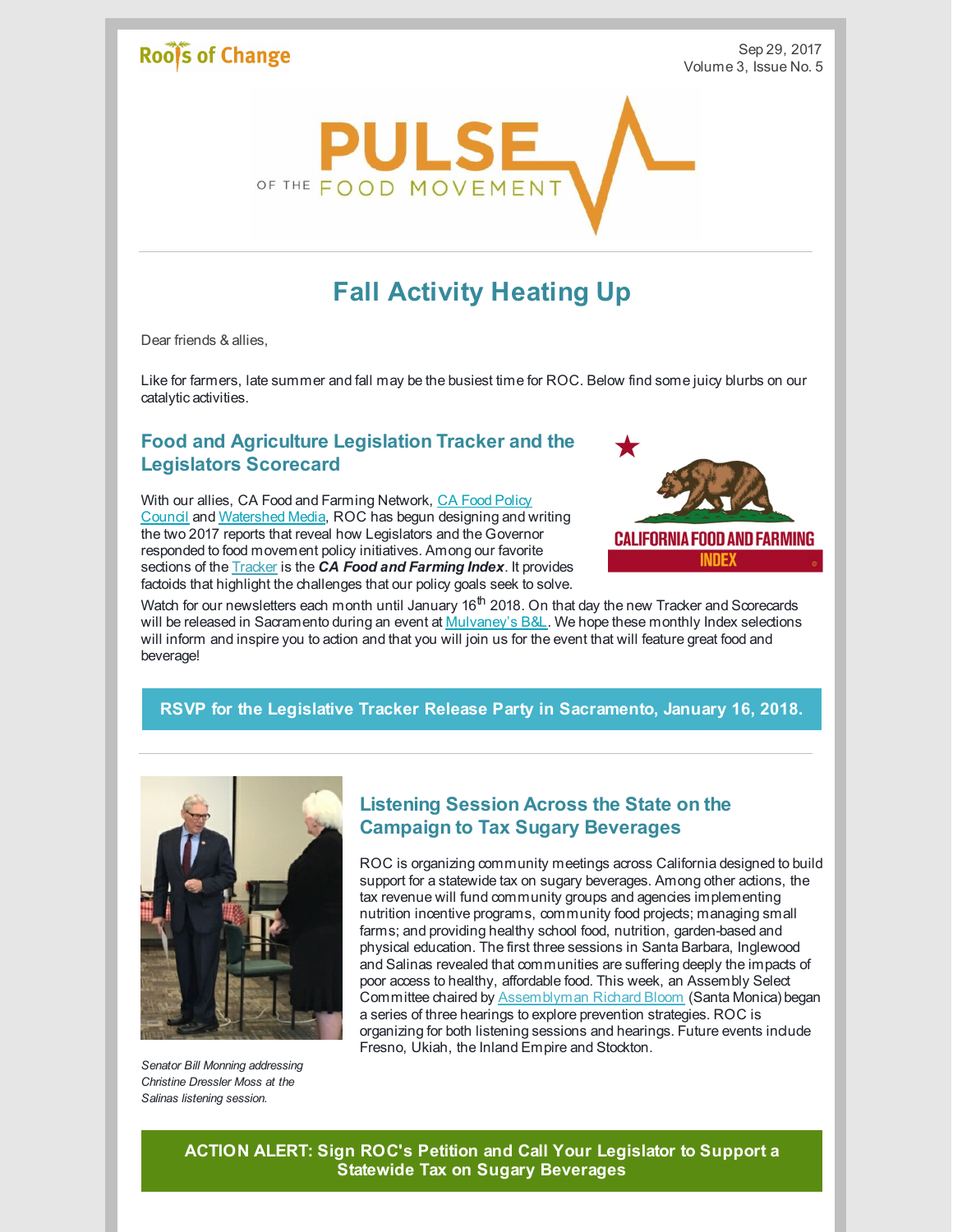

Here is a <u>brief [report](https://www.facebook.com/rootsofchange/posts/10154775016810877)</u> on the Salinas session held on September 19<sup>th</sup> in concert with the Nutrition and Fitness [Collaborative](http://www.co.monterey.ca.us/government/departments-a-h/health/public-health/nutrition-education-and-obesity-prevention-neop/nutrition-fitness-collaborative-of-the-central-coast) of the Central Coast. This input from communities is required to convince legislators to pass a tax that reflects the true cost of these health-destroying beverages.

#### **Rural Hunger - New White Paper Coming Soon**

In related work, we are also dose to releasing a white paper, commissioned by the CA Department of Public Health, that reviews innovative ways to reduce rural hunger and food waste while aiding small farms and school systems. Watch for the release of the paper in November.

### **Tribute to Gus Schumacher**

We are deeply saddened by the passing on September 24<sup>th</sup> of August (Gus) Schumacher, a ROC hero. He moved us to play a [pivotal](https://www.facebook.com/rootsofchange/posts/10154777422580877) [role](https://www.facebook.com/rootsofchange/posts/10154777422580877) in creation of the national and state nutrition incentive programs.

Gus knew how to push the big bureaucracies to change, for good cause, for many people. In our minds, he is the father of nutrition incentives. Please see this Civil Eats [tribute](https://civileats.com/2017/09/29/remembering-the-legacy-of-gus-schumacher/) to [Gus](https://civileats.com/2017/09/29/remembering-the-legacy-of-gus-schumacher/) to learn more about a true inspiration.



*Image credit: Dan Rosenbaum*

#### **Annual Action Fund Drive!**

In October we will launch our annual fundraising campaign. We need your support to effectively organize and advocate for healthy and sustainable food policies. In addition to our sugary tax campaign, which you can support by dicking the green ACTION ALERT banners, we have four other priorities:

#### **ACTION ALERT: Sign ROC's Petition and Call Your Legislator to Support a Statewide Tax on Sugary [Beverages](http://www.rootsofchange.org/get-involved/take-action/)**

- In Sacramento, we will seek to amend state law in order to aid small-scale poultry farmers seeking to remain profitable while serving local markets **and** to reauthorize the California Nutrition Incentives Act.
- In Washington DC, we will join the campaign to reauthorize FINI, the federal nutrition incentive funding program.
- Finally, we will support development of a local food and farm bill in a key county of California. We believe this important local ordinance will set the bar for other counties throughout the nation.

More details will be forthcoming on all these important campaigns.

To do this work will require \$100,000 in additional funding. We cannot do it without you. Please respond to our appeals in the weeks and months ahead.

**[DONATE](http://www.rootsofchange.org/get-involved/donate/)**